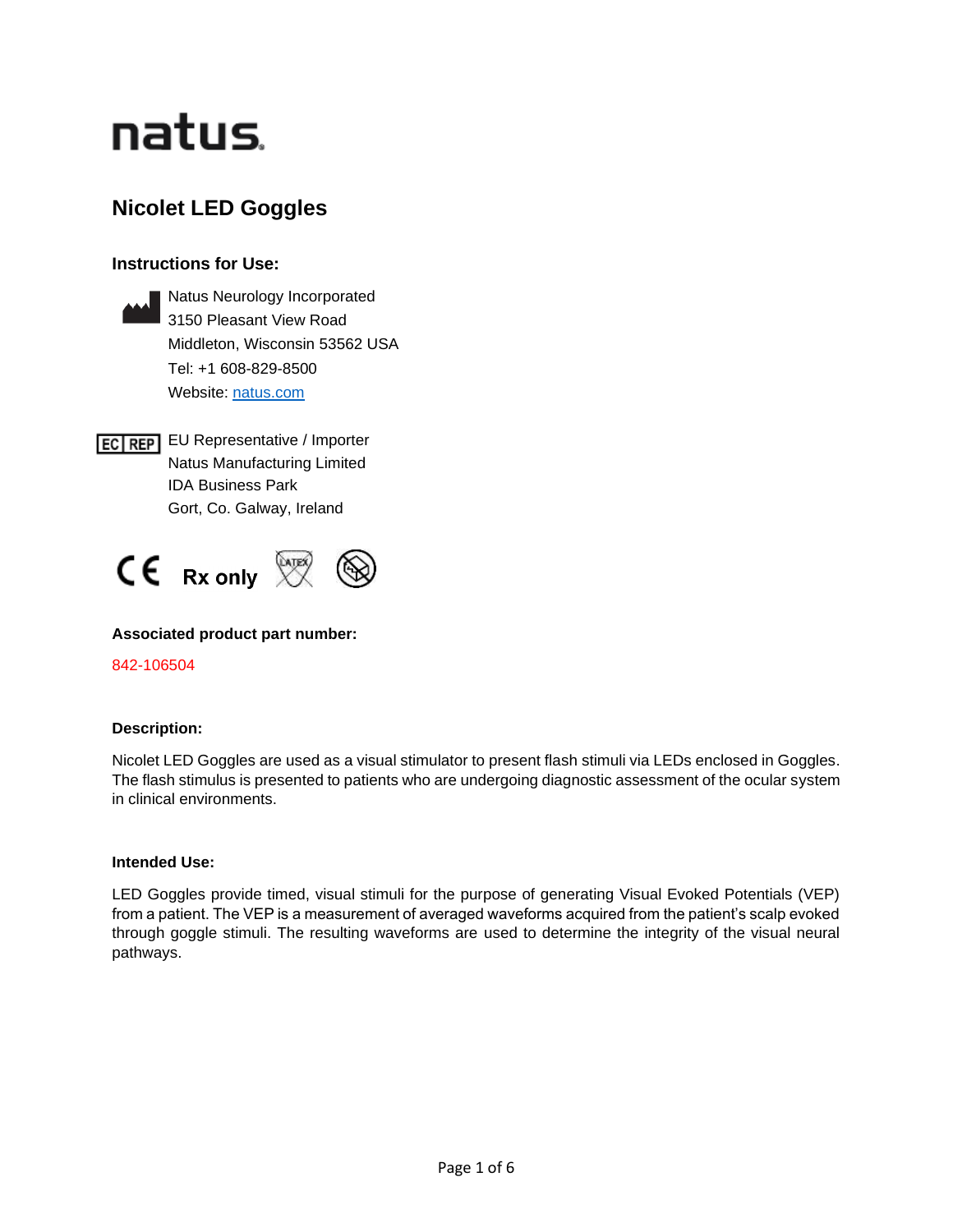#### **Intended Users and Patient Target Group:**

The LED Goggles are intended for use by skilled physicians and technologists trained in the specialty of evoked potential testing.

The target patient population is the pediatric and adult patient population requiring visual evoked potential testing.

#### **Clinical Benefits:**

Goggles are useful during VEP testing for patients who may not be able to attend to a stimulus presented via a monitor, such as patients with behavioral disorders or infants and children. Usage of VEP goggles for diagnostic purposes is at the discretion of the clinical provider.

#### **Contraindications and Side Effects:**

There are no known contraindications or side effects for procedures performed with LED Goggles.

#### **Operating Instructions:**

- Place the LED Goggles over the patient's eyes with one LED stimulator cup over each eye. Ensure that each eye orbit is sufficiently sealed to minimize exterior light from entering the eye area.
- Secure the LED Goggles band comfortably around the head.
- Connect the LED Goggles cable into the Nicolet EMG system base at the Goggles connector.

#### **Cleaning Instructions:**

- Clean with a commercial wipe such as CaviWipes<sup>TM</sup> or Sani-Cloth<sup>®</sup> to remove visible soil.
- Wipe the article using a lint-free cloth and air dry.
- The cleaning procedure must be in accordance with your local facility's guidelines. The user/operator shall clean the device after every use.
- LED Goggles cannot be sterilized.

#### **Understanding Warnings and Cautions Statements:**

# **WARNING**

**Refers to a hazardous situation that could result in death or serious injury if not avoided.** 

• Information on how the hazardous situation is avoided.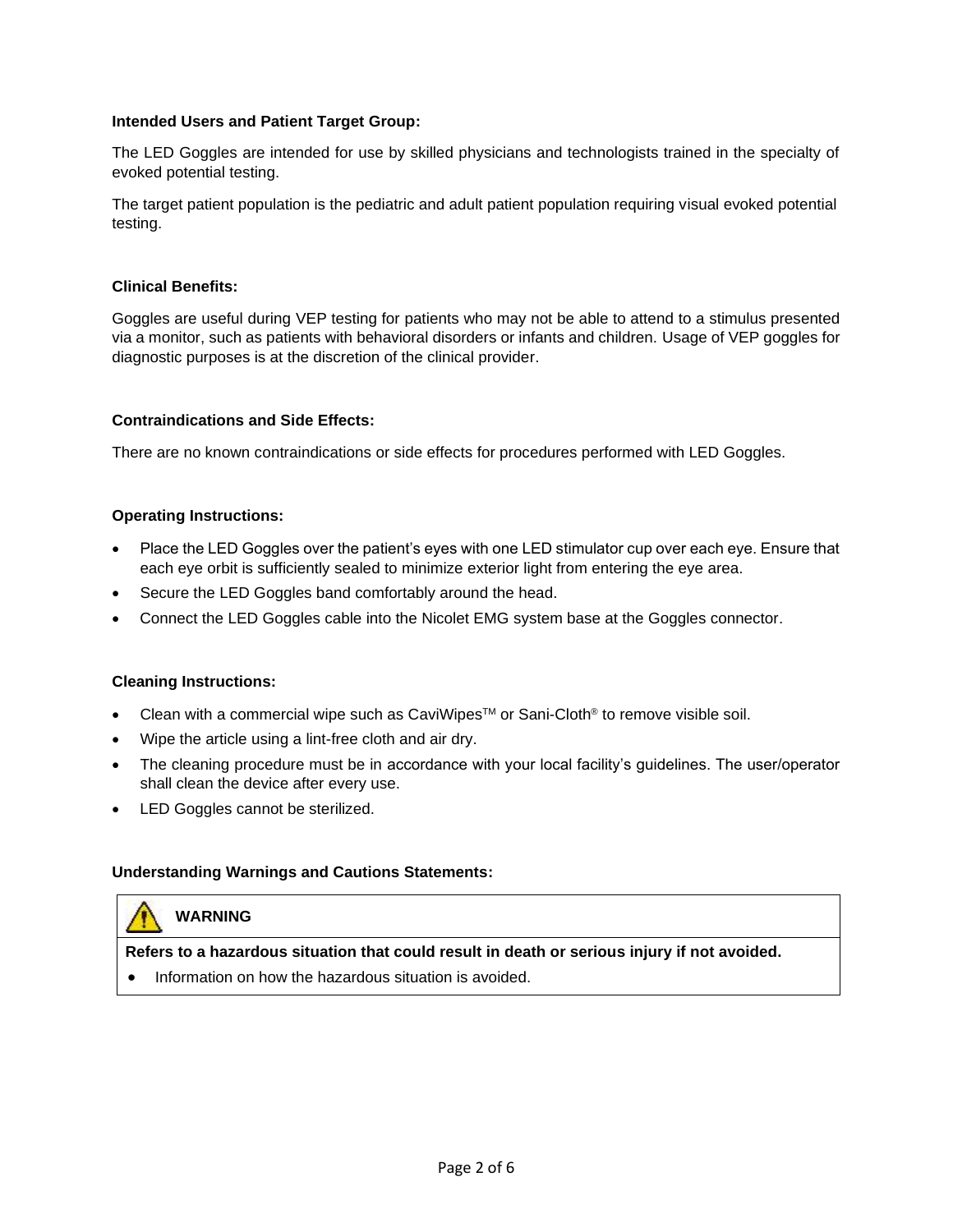# **CAUTION**

**Refers to a hazardous situation that could result in minor or moderate injury or material damage if not avoided.**

• Information on how the hazardous situation is avoided.

#### **Warnings and Precautions:**

**WARNING**

**System components immersed or in contact with liquids may cause electrical shock.**

• Do not immerse, drip, or spray liquids onto the device.



**CAUTION**

**Device dropped or damaged in transit/use could lead to loss of function or delayed diagnosis.**

• Inspect the device prior to each use and do not use if damaged.

**Device when used by untrained user could lead to patient injury, incorrect diagnosis or delayed diagnosis.**

• This device is intended to be used by qualified healthcare professionals.

#### **Environmental Specifications:**

Operating Conditions:

- Temperature: +15.6°C (+60°F) to +32.2°C (+90°F)
- Relative Humidity: 20% to 80% (non-condensing)
- Altitude: 0 to 10,000 ft (0 to 3 km)

Storage Conditions:

- Temperature: -17.7 $^{\circ}$ C (0 $^{\circ}$ F) to +55 $^{\circ}$ C (+132 $^{\circ}$ F)
- Relative Humidity: 10% to 90% (non-condensing)
- Altitude: 0 to 35,000 ft (0 to 10.668 km)

#### **Compliance Standards:**

- ISO 10993-1: 2018 Biological evaluation of medical devices Part 1: Evaluation and testing within a risk management process
- ISO 15004-2: 2007 Ophthalmic instruments Fundamental requirements and test methods Part 2: Light hazard protection
- ETS 300 019-2-1 Environmental Engineering (EE); Environmental conditions and environmental tests for telecommunications equipment; Part 2-1: Specification of environmental tests; Storage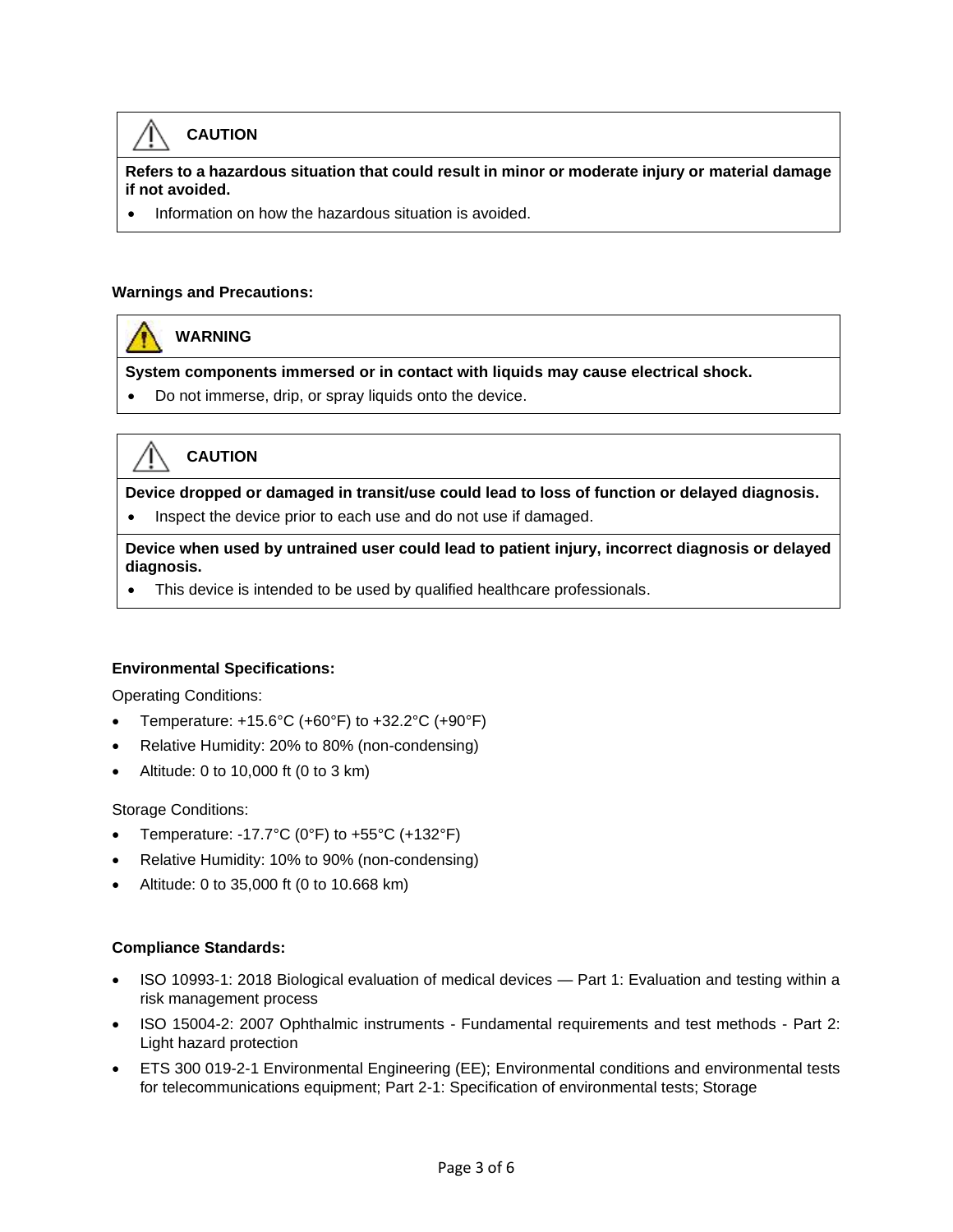- ETS 300 019-2-2 Environmental Engineering (EE); Environmental conditions and environmental tests for telecommunications equipment; Part 2-2: Specification of environmental tests; Transportation
- ASTM D4169-16 Standard Practice for Performance Testing of Shipping Containers and Systems for Vibration
- IEC 60601-1:2005+A1:2012+Cor1:2014 General Safety Ed. 3.1
- IEC 60601-1-2:2014 EMC Fourth Edition
- IEC 60601-2-40:2016 Particular requirements for the basic safety and essential performance of electromyography and evoked response equipment
- IEC 60601-1-6:2013 Collateral Usability

#### **Disposal Instructions:**

Natus is committed to meeting the requirements of the European Union WEEE (Waste Electrical and Electronic Equipment) Regulations 2014. These regulations state that electrical and electronic waste must be separately collected for the proper treatment and recovery to ensure that WEEE is reused or recycled safely. In line with that commitment Natus may pass along the obligation for take back and recycling to the end user, unless other arrangements have been made. Please contact us for details on the collection and recovery systems available to you in your region at [natus.com](https://natus.com/)

Electrical and electronic equipment (EEE) contains materials, components and substances that may be hazardous and present a risk to human health and the environment when WEEE is not handled correctly. Therefore, end users also have a role to play in ensuring that WEEE is reused and recycled safely. Users of electrical and electronic equipment must not discard WEEE together with other wastes. Users must use the municipal collection schemes or the producer/importers take-back obligation or licensed waste carriers to reduce adverse environmental impacts in connection with disposal of waste electrical and electronic equipment and to increase opportunities for reuse, recycling and recovery of waste electrical and electronic equipment.

Equipment marked with the below crossed-out wheeled bin is electrical and electronic equipment. The crossed-out wheeled bin symbol indicates that waste electrical and electronic equipment should not be discarded together with unseparated waste but must be collected separately.



#### **Disclaimer:**

Natus Medical Incorporated is not responsible for injury, infection or other damage resulting from the use of this product.

Any serious incident that has occurred in relation to the device should be reported to Natus Medical Incorporated and the competent authority of the Member State in which the user and/or patient is established.

Refer to the Natus website for an electronic copy of this document.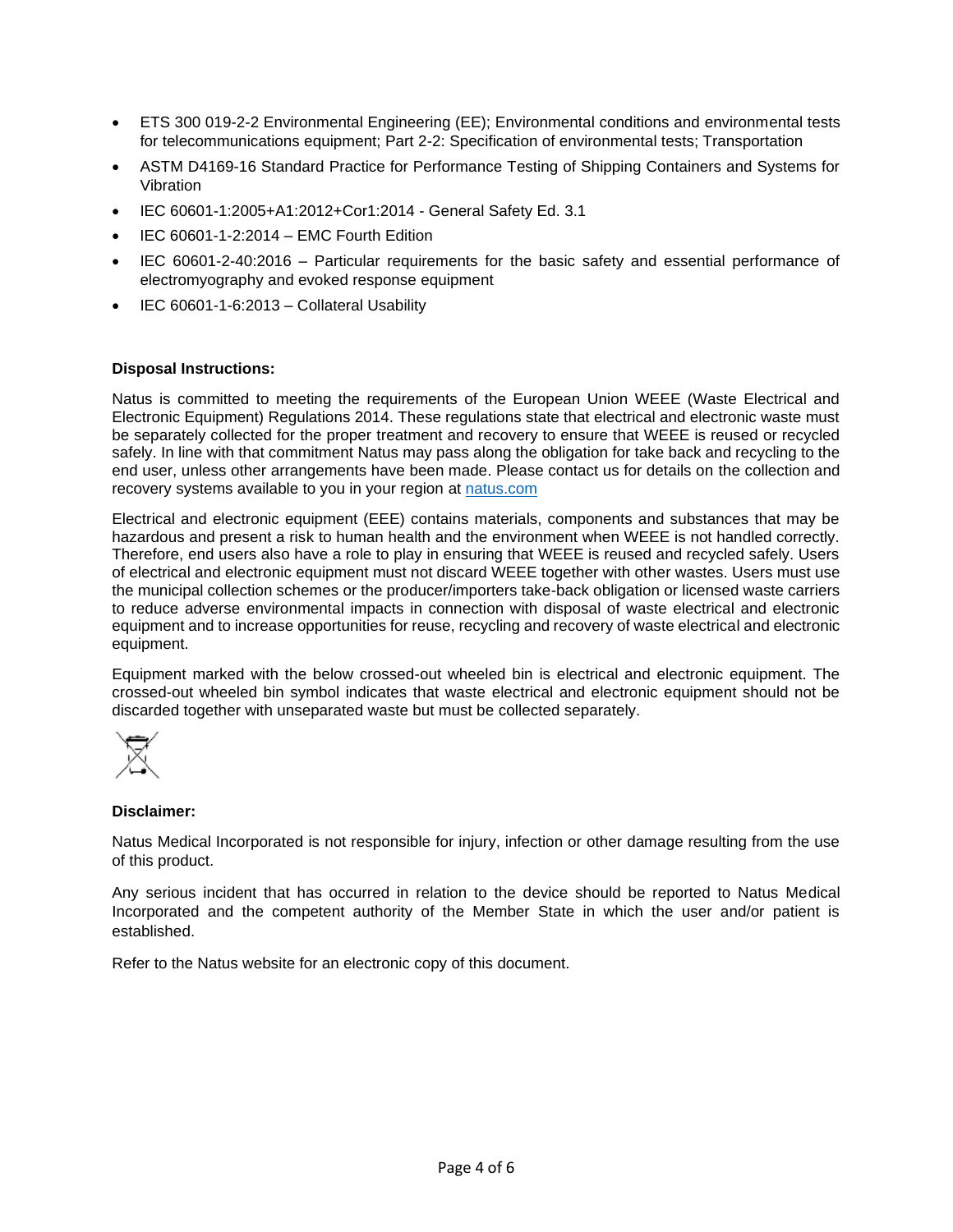# **Glossary of Symbols:**

| <b>Symbol</b>     | <b>Standards</b><br><b>Reference</b>            | <b>Standard Title of Symbol</b>                                                                                     | <b>Symbol Title as per</b><br><b>Referenced Standard</b>                    | <b>Explanation</b>                                                                                                                                                                                                                                  |
|-------------------|-------------------------------------------------|---------------------------------------------------------------------------------------------------------------------|-----------------------------------------------------------------------------|-----------------------------------------------------------------------------------------------------------------------------------------------------------------------------------------------------------------------------------------------------|
| Medical<br>Device |                                                 |                                                                                                                     | An indication of<br>Medical device                                          | This product is a medical<br>device.                                                                                                                                                                                                                |
| Rx only           | 21 CFR Part<br>801.109(b)(1)                    | Labeling-Prescription<br>devices.                                                                                   | Prescription only                                                           | Indicates the product is<br>authorized for sale by or on<br>the order of a licensed<br>healthcare practitioner.                                                                                                                                     |
|                   | ISO 15223-1<br>Symbol 5.1.1                     | Medical devices - Symbols<br>to be used with medical<br>device labels, labelling and<br>information to be supplied. | Manufacturer                                                                | Indicates the medical device<br>manufacturer.                                                                                                                                                                                                       |
| $ EC $ REP        | ISO 15223-1<br>Symbol 5.1.2                     | Medical devices - Symbols<br>to be used with medical<br>device labels, labelling and<br>information to be supplied. | Authorized<br>representative in the<br><b>European Community</b>            | Indicates the Authorized<br>representative in the<br>European<br>Community.                                                                                                                                                                         |
| <b>REF</b>        | ISO 15223-1<br>Symbol 5.1.6                     | Medical devices - Symbols<br>to be used with medical<br>device labels, labelling and<br>information to be supplied. | Catalogue number                                                            | Indicates the manufacturer's<br>catalogue number so that<br>the medical device can be<br>identified.                                                                                                                                                |
| LOT               | ISO 15223-1<br>Symbol 5.1.5                     | Medical devices - Symbols<br>to be used with medical<br>device labels, labelling and<br>information to be supplied. | Batch or Lot code                                                           | Indicates the manufacturer's<br>batch code so that the batch<br>or lot can be identified.                                                                                                                                                           |
|                   | ISO 15223-1<br>Symbol 5.1.3                     | Medical devices - Symbols<br>to be used with medical<br>device labels, labelling and<br>information to be supplied. | Date of manufacture                                                         | Indicates the date when the<br>medical device was<br>manufactured.                                                                                                                                                                                  |
| natus.com         | ISO 15223-1<br>Symbol 5.4.3<br>Annex A<br>#A.15 | Medical devices - Symbols<br>to be used with medical<br>device labels, labelling and<br>information to be supplied. | Consult instructions for<br>use                                             | Indicates an instruction to<br>consult an electronic<br>instructions for use (eIFU).                                                                                                                                                                |
|                   | ISO 60601-1<br>Table D.2 #10                    | Medical electrical equipment<br>- Part 1: General<br>requirements for basic<br>safety and essential<br>performance. | Follow instructions for<br>use                                              | Refer to instruction manual/<br>Booklet.<br>NOTE on ME EQUIPMENT<br>"Follow instructions for use"                                                                                                                                                   |
|                   | ISO 15223-1<br>Symbol 5.4.4                     | Medical devices - Symbols<br>to be used with medical<br>device labels, labelling and<br>information to be supplied. | Caution: Read all<br>warnings and<br>precautions in<br>instructions for use | Indicates the need for the<br>user to consult the<br>instructions for use for<br>important cautionary<br>information such as<br>warnings and precautions<br>that cannot, for a variety of<br>reasons, be presented on<br>the medical device itself. |
|                   | ISO 60601-1<br>Table D.1 #10                    | Medical electrical equipment<br>- Part 1: General<br>requirements for basic<br>safety and essential<br>performance. |                                                                             |                                                                                                                                                                                                                                                     |
|                   | ISO 60601-1<br>Table D.2 #2                     | Medical electrical equipment<br>- Part 1: General<br>requirements for basic<br>safety and Essential<br>performance. | General warning sign                                                        | Indicates a hazard of<br>potential personal injury to<br>patient or operator.                                                                                                                                                                       |